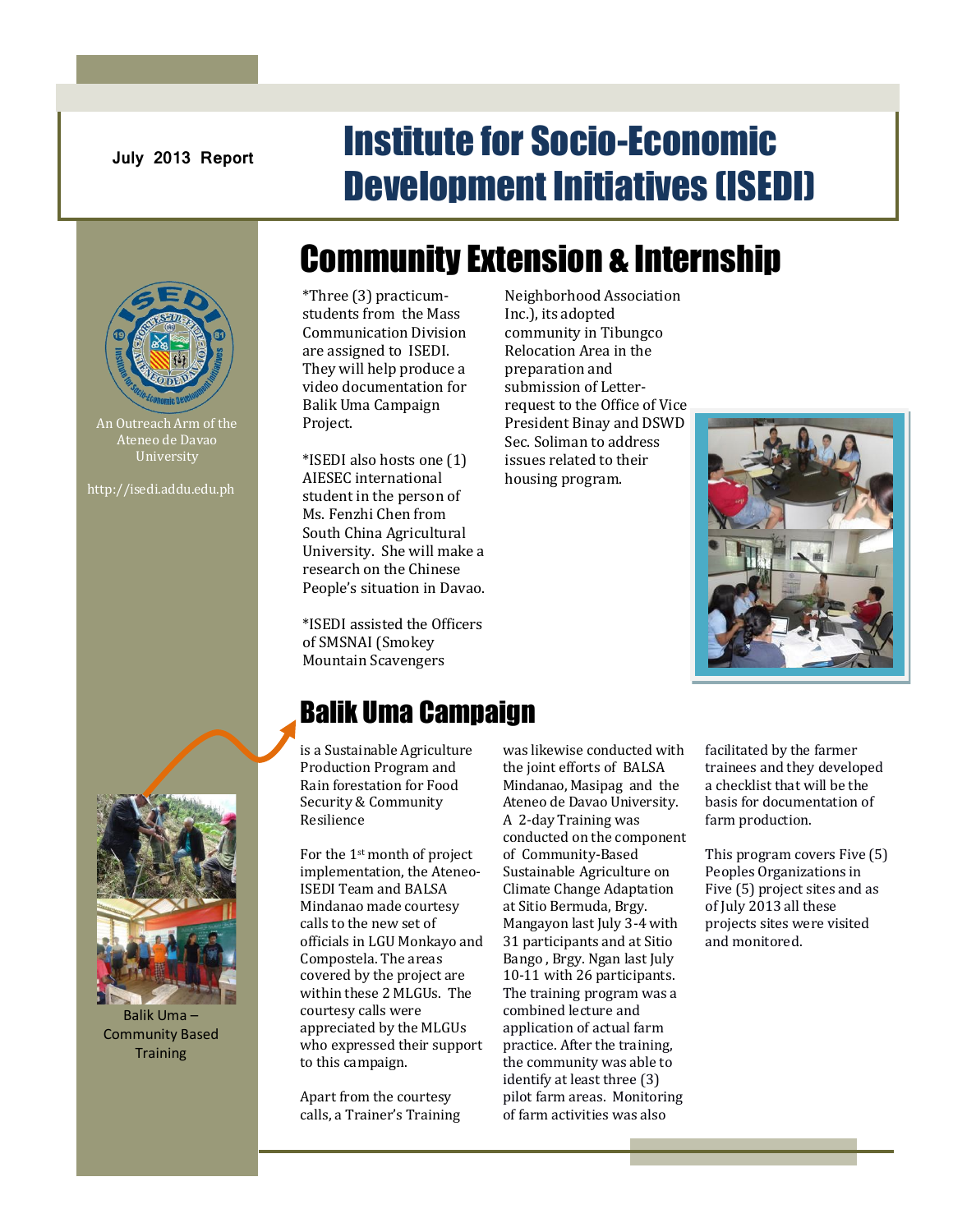### Conduct of AusAid Baseline Studies

ISEDI won the project bid for Mindanao Rural Development Program (MRDP)- AusAid Baseline Studies for P2.8M.

As proposed, the data for the baseline study will be generated through three methods:

**Desk review of relevant secondary data** from MRDP, DA, LGUs and other sources – to analyze the information already available so that these are not duplicated in the instruments or would only require updating; and to finalize and trim down the most significant questions to be asked from the respondents; **Key informant interviews** – to obtain not only the "numerical rating" of the level of satisfaction, but also to elicit the explanation behind the numbers (as perception and experience can be highly subjective)

**Focus group discussion** – to map out the processes in agri-fishery service delivery by the RPCOs and LGUs and seek their collective recommendations for process improvement

The project will run for 3 months which started last July 12 with a Team Meeting. The ISEDI Team will have three (3) core members: Team Leader/Economist, Governance Specialist, and Rural Infrastructure Specialist. A team of 6 ISEDI supervisors will compose the field team. ISEDI Executive Director will closely coordinate project activities and progress with MRDP-PSO.

# Exploratory Meeting on Calamansi

Penera and Ma. Cristy D. Yuson attended a meeting with Soyuz Food International Inc. and Ateneo de Davao University offices -ISEDI, SBG and Al Khalam. The meeting was about production of calamansi where Soyuz International's Ms. Helen del Rosario wanted to explore possibilities to partner with ADDU in the development of Pilot Organic Calamansi Production Farm (applying good agri-production technology) using the property of ADDU located in Catigan. The objectives of the exploratory meeting include : 1) to address calamansi quality standard

Last July 25, 2013, Gloria N required by the market; 2)<br>Parame and Ma Cristy D. Lashe assumed of sentiny ave required by the market; 2) to be assured of continuous supply of calamansi ( Soyuz alone need about 2,000 to 3,000 tons a day; and: 3) to work closely with IP's (PO's & coops) in the production of calamansi particularly in Davao City.

> Mr. Jessie Delgado, Ateneo SBG faculty expressed that a project collaboration like this with ADDU is welcome. Mr. Delgado suggested to Ms. Del Rosario to submit a project proposal to Fr. Joel Tabora, President of ADDU. Another meeting in September 2013 has been requested as a followthrough to this meeting.



Meeting with MRDP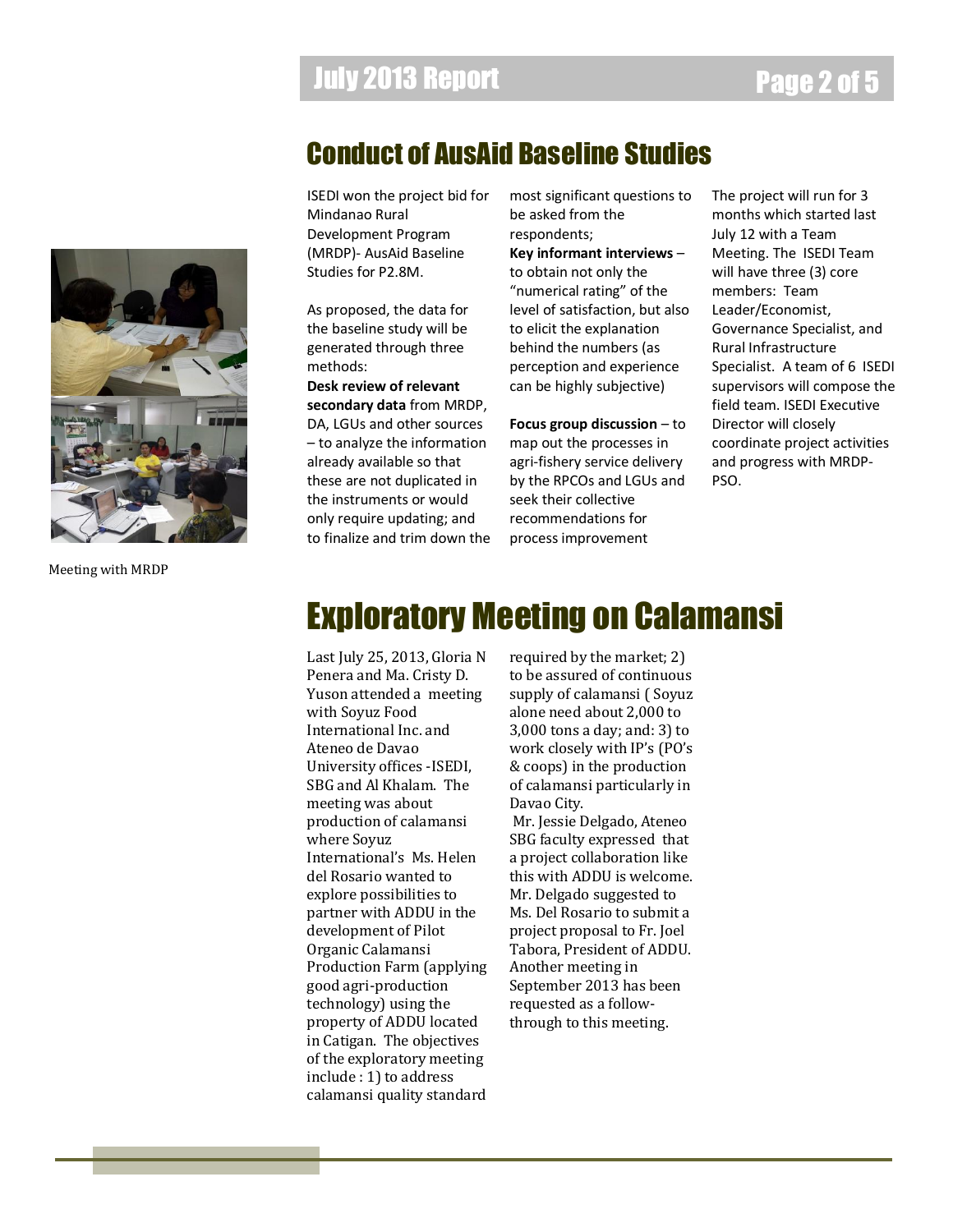## Page 3 of 5 **July 2013 Report**

# CVEDS Monitoring

(Craft Village Enterprise Development and Strengthening)

### **Apo ni Lola Durian Delicacies**

Mr. Arnel Raakin, Proprietor of Apo ni Lola acquired a 3M loan from a bank where out of 3M, P500,000.00 has already been released for the renovation of his factory. He also acquired a stall at the Insular/Waterfront and Pinnacle Hotel where he is displaying his products. He is also currently negotiating with Apo View Hotel to have an outlet there.





### Skills Training and Livelihood Opportunities for OSY and Women with TESDA

Last July 15, 2013 Janice Lopez and Beatriz Reponte of ISEDI explored with TESDA skills training and livelihood opportunities for out-of- school youth (OSY) and women in ISEDI's assistedcommunities/POs. Ms. Amparo A. Tulo head of planning said that TESDA has skills training like baking, food processing, dress making which are regularly offered. It has a pool of trainers who can provide these training. ISEDI and TESDA may enter into a Memorandum of Agreement (MOA) for this undertaking. Furthermore, TESDA will also issue certificate of completion to the

participants once they have completed the skills training program. In order to avail the training program she asked ISEDI to write a formal letter of request addressed to the Regional Director of TESDA, Mr. Gaspar.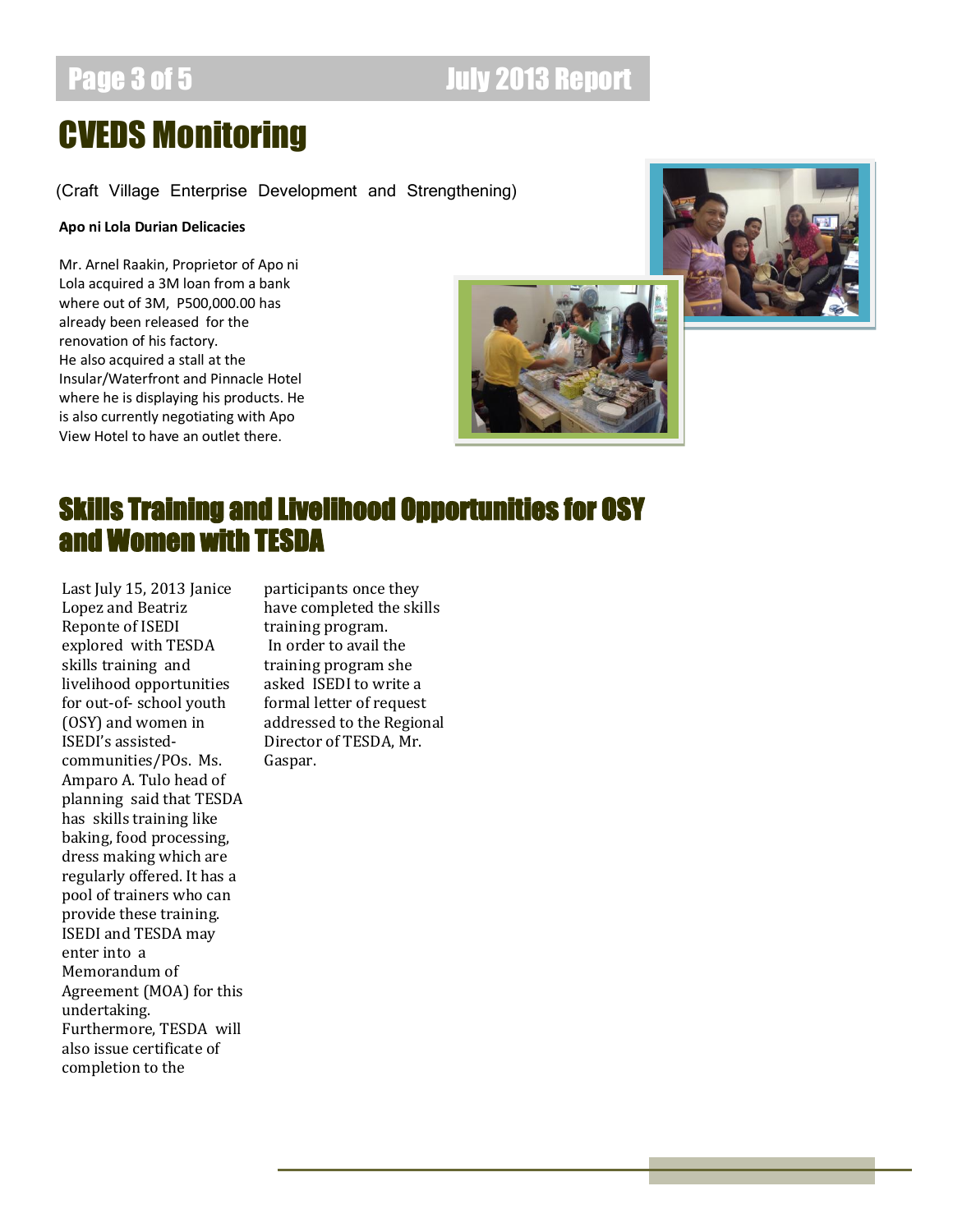## JICA ASSISTED PROJECTS' MONITORING

### **1. Assistance for LIP ARMM on BDS:**

From LGU Upi's Petro S. Gersalino, it was learned that the LGU has already 1,600 hectares planted with rubber under their ongoing project "Rubber for PEACE". Out of 1,600 hectares, 273.2 hectares are tappable. LGU Upi was also able to get assistance of 8,000 ready to plant rubber seedling from the Provincial Government of Maguindanao.

In funding the rubber processing plant which is to be established in 2016, the LGU is eyeing for the financing support of MRDP/ PRDP. Mr. Gersalino said that Mr. Stanley Kang of DTI Maguindanao is preparing a 15M project proposal to help UPI in sourcing out funds for the processing plant. The LGU will also provide equity for this proposed project.

In a visit to Dr. Abubakar Datumanong, Assistant Regional Secretary of DTI ARMM in Cotabato City he said that for Parang's Seaweed Industry Cluster, the seaweeds stilt drier construction (for the seaweeds farmers in Parang) is already completed. The drier however is yet to be established. DTI Maguindanao will procure services to construct the drier. Dr. Datumanong also said that AICCEP in ARMM has already been approved by JICA.

### **2. Regional Science and Testing Laboratory of DOST ARMM**

According to Dr. Hadja Norma A. Dalamban, Chief Science Research Specialist & Chief of

Technical Division, the O&M Plan has done so many good results , among them:

- Power connection for the laboratory has been realized which costed P131,000.00.
- Equipments which were part of JICA's commitments were already made available in the laboratory which costed 7.4M.
- Building defects were already re-worked by the contractor.
- Minor repairs of the building have budget allocation.

Aside from the existing equipments provided by JICA, DTI ARMM was also able to provide equipment for halal services operation for food and water testing, oil testing and chemical analysis. According to Dr. Dalamban, now that the equipments are already made available, there is no reason why the DOST ARMM Laboratory can't be operational/functional this August 2013 in providing services to its clients

Dr. Dalamban was happy to share that during the latest visit of JICA in the laboratory building of DOST ARMM, they said the building is one of the best quality that it funded. The laboratory can extend for another floor to make 4th floor in the future since the laboratory was built with a very strong foundation. DOST ARMM already practiced a yearly budget allocation for the operation and maintenance of the building & facility.

**3. ARMMIAC Agricultural Training Center of DAF** 

### **ARMM**

Through Ms. Jalica Mangacup who was assigned before as director of the training center, it was learned that the training center undergone repair from the contractor as "back job order". Mr. Mohmin Sulaik is now the the new Center Manager of the training center. Under his leadership, the operation and maintenance of the training center is already in full swing.